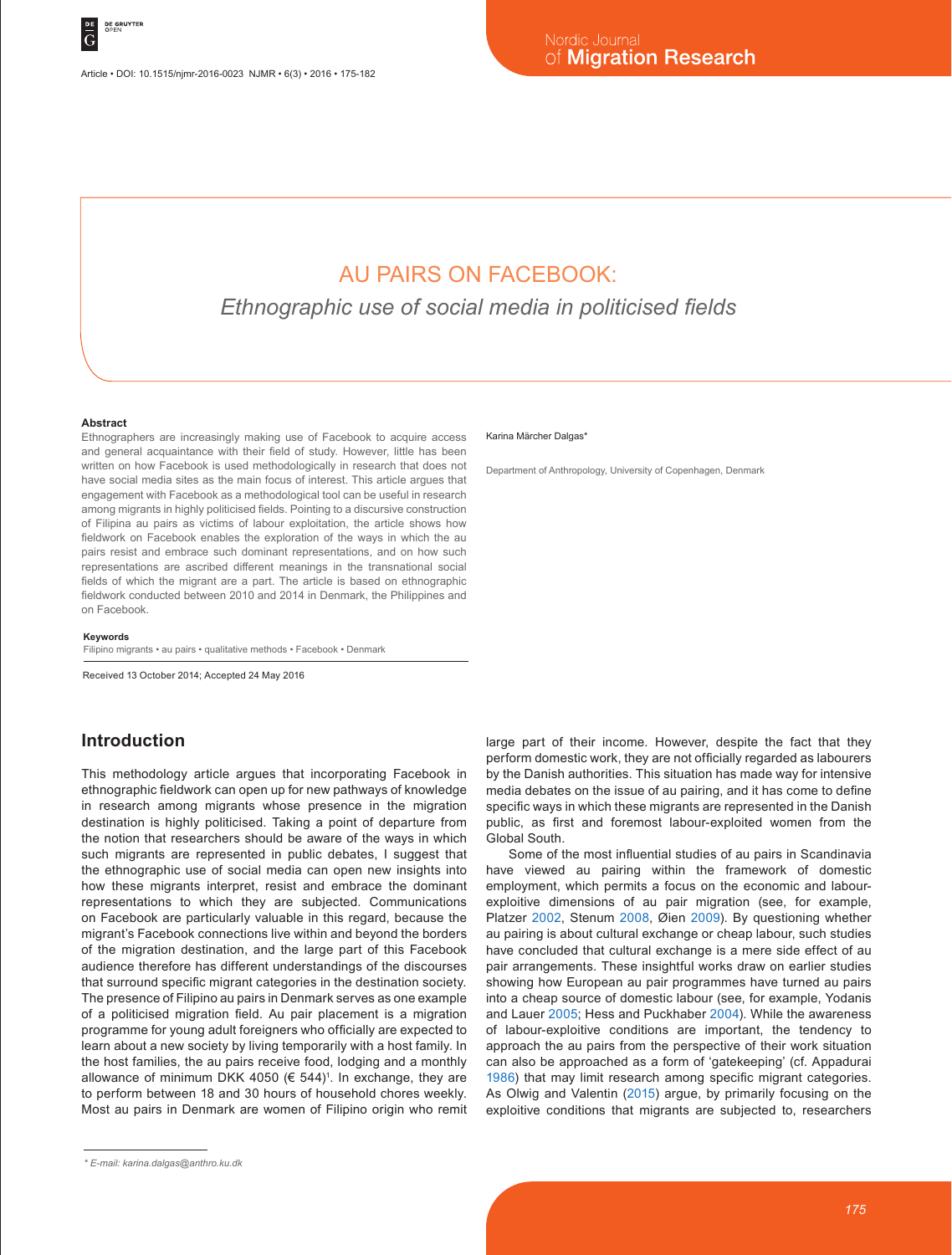can come to reinforce a negative image of the migrants as a 'racialized labor force performing the dirty, badly paid work that the local population is not willing to do' (Olwig and Valentin 2014:254). There is, however, a new wave within au pair research that aims at exploring other aspects of au pair migration than that which can be exhibited by employing a labour framework (see, for example, Búrikova & Miller 2010, Dalgas 2015, Rohde 2012. Tkach 2014). My research aims to add to this body of literature.

This article argues that incorporating Facebook in ethnographic research can be useful in the pursuit of creating a more open research approach. In the case of my research, it gave access to information about the ways in which the au pairs negotiated their situation and the media representations they were subjected to. Moreover, together with a multi-sited ethnography offline, it made way for observations on the forms of success and empowerment these young migrants and their Philippine relations associate with au pair migration. Hence, insights revealed through research engagements on Facebook were developed in a dialectic move in which fieldwork offline informed my understanding of observations conducted online, just as observations conducted online were interpreted in lieu of insight gained through fieldwork among au pairs offline.

After examining the media discourses surrounding the au pairs in Denmark, the article discusses the au pairs' use of Facebook, and then draws on two cases where fieldwork engagements with this social media platform proved particularly informative in the examination of how the au pairs embraced and resisted these media discourses. One case addresses how au pairs discussed a documentary about au pairs, and the other case explores how the au pairs present their migration experience through the photos they display on Facebook. First, I will present my research methodology, and some of the ethical considerations relating to the use of Facebook as a methodological tool.

## **Methodology**

The reflections on the use of Facebook as a methodological tool stems from my Ph.D. research about the long-term economic, geographical and social mobility trajectories of young Filipinos who migrate via the Danish au pair scheme. I conducted 10 months of ethnographic fieldwork in the Greater Copenhagen area of Denmark, and 10 weeks of fieldwork in the Philippines, mainly on the Visayan island of Bohol. The fieldwork entailed participant observation among au pairs and former au pairs, among family and friends of au pairs, and among participants at meetings and events arranged by Danish NGOs, such as the Au Pair Network and the Filipino Danish Group. I conducted 76 interviews of which 22 were with the family members left behind by au pairs and former au pairs. During most of these family interviews, I received help from former au pairs who acted as translators, since I have only limited knowledge of Tagalog. This language limitation also meant that on Facebook, I have only been able to read updates and comments in English, the au pairs' rare updates in Danish, and some of the writings in Taglish, a mixture of English and Tagalog.

Seventeen qualitative interviews were conducted with women working as au pairs, four with prospective au pairs and 17 with former au pairs, of whom nine were living in the Philippines. In the Philippines, I lived in the homes of au pair-sending families. In Copenhagen, the fieldwork mainly consisted of participant observation in social gatherings or informal meetings with interlocutors in public spaces.

Except for two au pair–host family households, my research has included au pairs and hosts from separate homes. Most of the au pairs I interviewed did not want their host families to know they had been talking to a researcher, let alone ask their host families' permission to invite me home. I refrained from establishing contact with au pairs through their host parents, suspecting that the au pairs might find it difficult to refuse to participate in my research if their hosts suggested they do so. Life-story interviews have been important starting points for the research, together with a focus on the different local and transnational social relations of individual au pairs. I received access to au pairs via the snowballing technique, and Facebook proved to be a central tool enabling me to access interlocutors in both Denmark and the Philippines.

The use of Facebook as a methodological tool requires continuous consideration of how the ethnographer presents herself on the social media site. A professional Facebook account – for example including the world 'anthropologist' in the Facebook name – would explicate the research purpose with the Facebook friendships. However, long-term ethnographic fieldwork involves deep engagement and personal investment in the lives of the interlocutors. Acknowledging the social exchange in this kind of relationship, I chose not to 'hide' myself under a professional profile. This choice came to demand some self-censorship when I, for example, avoided to expose my thoughts on certain political issues, fearing that this could risk to damage the rapport I had created with informants who had different points of view. However, the au pairs who aimed to keep secret that they informed a research project might have found their anonymity jeopardised if they connected to a professional researcher profile. I avoided to expose the identity of those interviewed by engaging in Facebook communication with a broader range of former and current au pairs in Copenhagen. In this way, my Facebook friends would not be able to identify interviewees based on who I communicated with on Facebook.

Data gathered through Facebook comes to inform the ethnographer's understanding of her interlocutors' social life, even if this data is not directly communicated to the researcher. I will show that this 'invisibility' creates opportunities for ethnographic research. However, it also aggravates the ethical challenges during the process of data gathering. Offline, the interlocutor is able to observe the ethnographer's presence during participant observation. On Facebook, interlocutors might not know if the researcher is online and thus present. Moreover, Facebook users (and researchers) can look through their Facebook friends' old posts, even when these friends are offline. Hence, the use of a personal Facebook profile demands that the ethnographer continuously emphasises her role as a researcher. I attempted to do so by writing private messages to new Facebook friends in which I explained that I used Facebook as a research tool. This was added to a note on how I used my Facebook profile as part of my ethnographic research, which I displayed in the 'about section' where Facebook users can describe themselves. Additionally, I exposed my research agenda by participating in Facebook debates and by occasionally posing specific and concrete questions related to my work in my status updates.

Some of the au pairs adjust their privacy settings on their Facebook profiles, giving different categories of Facebook friends different access to view their actions. Other au pairs have public profiles. While these are practically accessible for all Facebook users, the researcher cannot freely make use of their posts in academic works. As noted by Markham and Buchanan, 'People may operate in public spaces but maintain strong perceptions or expectations of privacy' (Markham and Buchanan 2012:6). It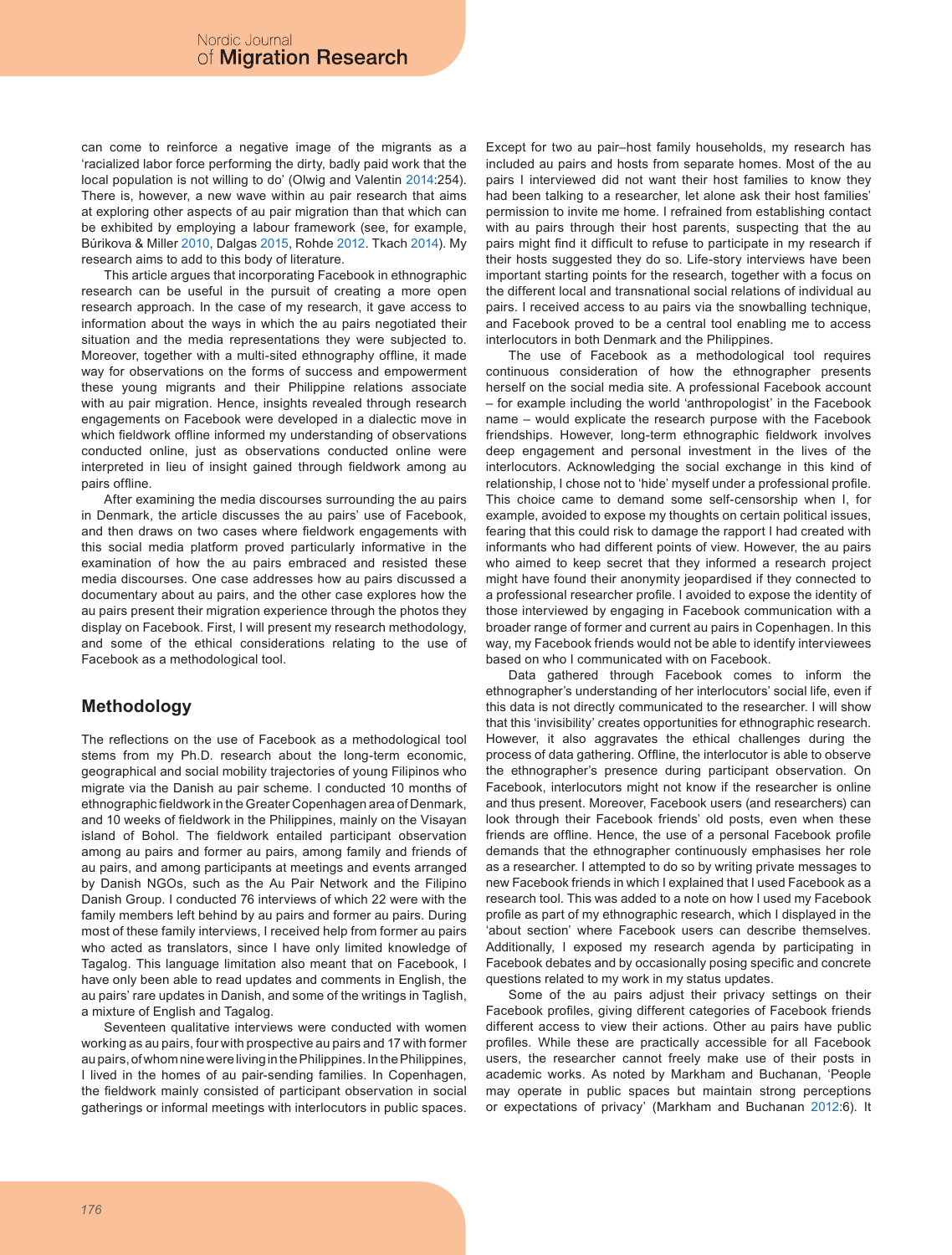requires the ethnographer's ongoing judgement to understand such expectations of privacy. In the process of dissemination, the ethnographer can additionally clarify expectations of privacy by using the private messaging function on Facebook to ask the interlocutor's permission to make use of specific observations, and to show the specific written contexts in which citations will appear. In this way, I have asked permission to present all the quotes from status updates that appears in this article.

### **Media representatons: The au pair victim**

Since the turn of the millennium, about 17,000 young Filipinos have come to Denmark on temporary au pair contracts (Grunnet 2008, Grunnet & Jensen 2013, Udlændingestyrelsen 2015). The au pair regulations do not entitle the au pairs to labour rights, assuming that the au pairs are safeguarded by their host families, i.e. the au pairs' employers. Moreover, since an au pair contract ties the au pair to a named host family, the regulations give the host families the power to end her legal residence if they terminate the contract prematurely. As Stenum (2008) shows, this creates a very vulnerable situation for the au pairs, and my observations point out that this vulnerability is aggravated because of the importance of the au pairs' remittances to the families back in Philippines.

All but two of the au pairs I have interviewed use their allowance to send regular remittances back home. The au pairs' Philippine families generally had sufficient sources to meet their subsistence needs, but were in need of additional income – from, for example, a family member abroad – to finance education, medical expenses or house repairs. Several au pairs have previous experience with domestic employment, and their journey should be understood within the context of the Philippine's 'culture of migration' (cf. Asis 2004) that has evolved as a consequence of large-scale labour migration from the country. Indeed, migration has had a significant impact on Philippine society economically, socially and in the ways that young Filipinos envisage their future. Hence, as other studies on Philippine migration have shown, economic matters are crucial but not the only motivating factor behind Filipino migration (see, for example, Aguilar 1999, McKay 2012, Miller & Madianou 2012).

The Philippine interest in the Danish au pair program gained speed after the year 2000, and by 2014, approximately 82% of the 1908 au pair permits issued were granted to Philippine citizens (Udlændingestyrelsen, 2015). Parallel to this development, au pairs increasingly became a subject of media interest. In a larger study on the Danish au pair scheme, the Danish National Centre for Social Research (SFI) presents a short overview of how au pair placement has been treated in the Danish media. In the report, it is argued that 'an important pivotal point in the media coverage has been the au pairs' negative experiences in affluent families who exploit them' (Liversage et al. 2013:75). This corresponds with my observations. These negative stories feed into a rather polarised public debate on the au pair situation. One side of the discussion presents au pair placement as a win-win situation that allows busy families to receive help at home and young Filipinos to earn a greater income than they could do back in the Philippines. As the former minister for development Søren Pind wrote on his Facebook page already in 2010, 'I am sure that this [au pairing] is one of the worlds' best forms of developmental aid'. This statement was cited in a range of newspaper articles (see, for example, Lehmann 2010, Vangkilde & Hvilsom 2010, Avisen.dk 2010). Especially, a liberal right-wing politician has supported this side of the debate, for example,

as shown by Stenum (2010: 38-40), by employing a political discourse that depict the employment of au pairs as a means to liberate Danish mothers. The other side of the debate, represented in a range of newspaper articles, voice intense criticism of the programme as giving way for labour exploitation of poor women from the Global South. Recently these articles have included the themes of overwork, withheld allowances, host families sharing an au pair, leaving to a double work burden, and the story of an au pair who lost her position after a work-related accident (Heinskou 2015, Kristensen 2014, Brandborg 2015) .

Whereas the critique of the au pair program has exposed the au pairs' vulnerable positions in Danish society, it simultaneously enforces the representation of these migrants as primarily victims with little agency of their own. One example is, when Filipinos are explained to be *forced* abroad by poverty (Madsen 2014), thereby disregarding the aspects of choice, courage and agency that au pair migration might entail. Another form of victim construction is evoked when journalists, politicians and readers commenting on the digital news articles occasionally use a slave analogy to describe the au pairs' situation. One example of this is a feature article published by the newspaper Politiken, in which four social democratic politicians conclude that 'on equal footing' [au pair] now has become a master– slave relationship (Klint et al. 2014).

What is striking here is how specific migrant categories become part of politicised fields and the ways in which they are subjected to specific dominant representations. There has, for example, been a tendency to represent other migrant categories (mostly Muslim and non-Western) as 'criminals' in the Danish media (Hervik, 1999, Madsen, 2000). In comparison, the Filipino au pairs are mainly described with sympathy, as the victims of poverty at the hands of greedy host families and of a labour-exploitative scheme of migration. Since 97% of the au pairs are women (Liversage et al. 2013:92), we need to take into consideration the gendered dimension of this representation. Despite what we can call the criminalisation of Muslim minorities, there is a tendency in the media to depict Muslim women as victims as well. In a study of 1600 newspaper articles, journalist Deniz Serinci (2013) shows how the media tends to portrait Muslim women as victims of repression and social control. It is thus a different form of victimhood than that offered to the au pairs, as they are subject to dominant representations that concern labour exploitation, in particular. In the polarised media debates described above, both those positive of au pairing and those opposing this form of migration tend to define the labour dimension of au pairing as the quintessential theme when concerned with these migrants. Indeed, the working conditions and income levels are central issues for the au pairs. However, these issues only display a partial picture of how these young migrants view their European journeys. The media coverage and the public debates on au pairing has shown little interest towards, for example, how the young migrants view their time in Europe as a unique opportunity to travel, the forms of self-making that the au pairs associate with their migration and the values they ascribe to being important family providers.

### **Au pairs on Facebook**

The construction of au pairs as exploited labour migrants has created some hesitation among au pairs and NGOs regarding their engagement with researchers. One of the forums that are involved in the situation of au pairs in Denmark is the Philippine women's' organization Babaylan Denmark. In their handbook for au pairs (and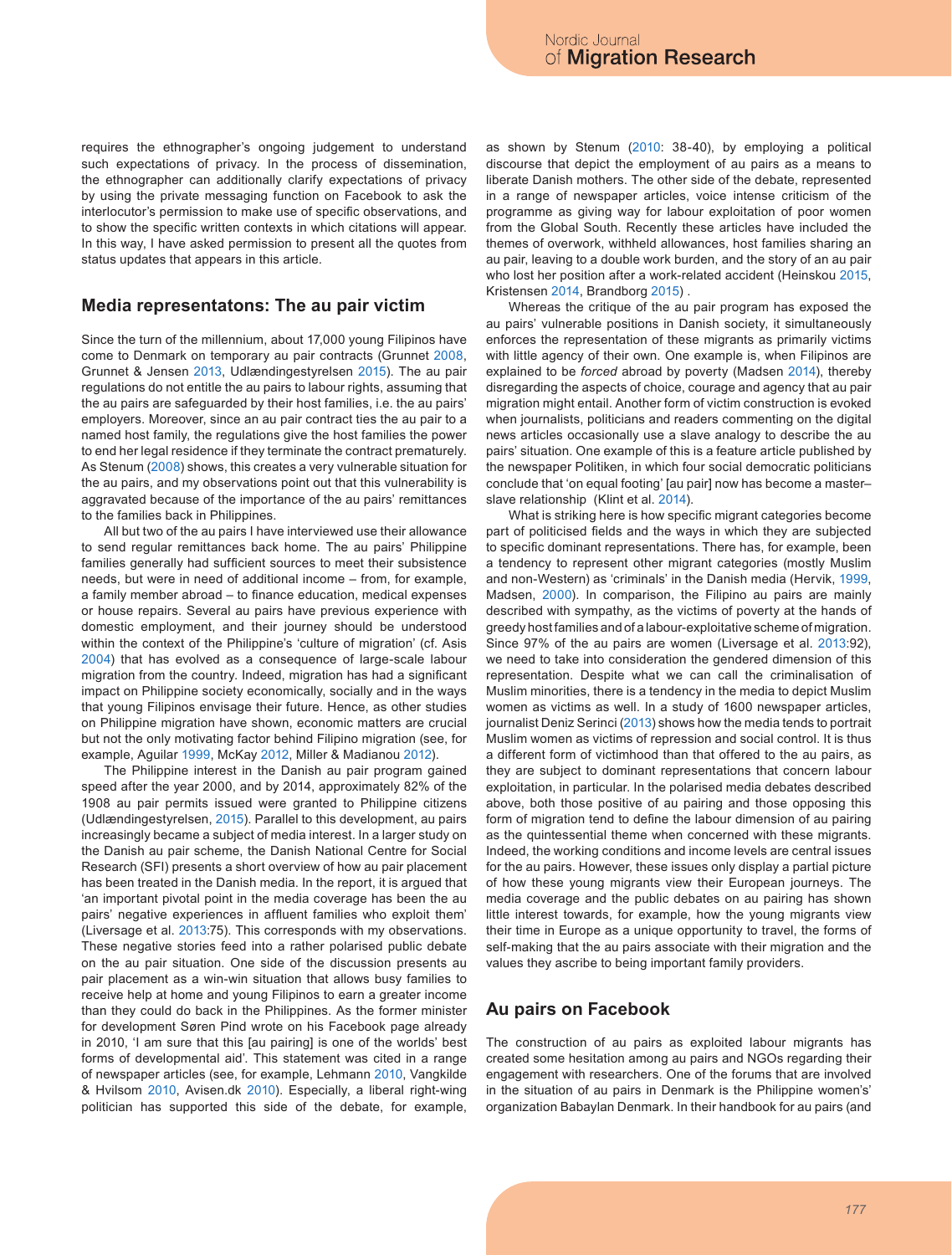host families), the Babaylan Denmark dedicates a section in which they explain about their experience of informing researchers and journalists on the issue of au pairing. As journalists and researchers, according to Babaylan, generally failed to distinguish between domestic work and au pairing, Babaylan had experienced that when speaking to researchers and journalists, their statements had become re-interpreted to accommodate the pre-defined research questions and point of view of the interviewers. Hence, in their handbook for au pairs, Babaylan Denmark writes: 'We are grateful for the invitation to participate in [research] projects, but in the end, we know that our interviews are re-interpreted as they come under the researcher's lens, and so our attempt to communicate is mediated by others who have their own perspectives and frameworks' (Babaylan 2013:10). Another important actor is the au pair group under the trade union *Fag og Arbejde* (FOA, Trade and Labor), which aims to better the situation of au pairs by virtue of their role as labour migrants. It was a third larger actor in the Danish au pair field, the community around the Catholic Church Saint Anne in Copenhagen, which came to serve as an important entry point for my fieldwork when I participated in a Catholic youth camp organized by Saint Anne's Young Adults (SAYA). The youth camp lasted three days and was located in a countryside scout house where members of the SAYA engaged in social activities, such as worshipping and religious workshops.

Almost all participants in the SAYA are Filipinos who are in Denmark as au pairs. SAYA advertised its different public events through an open Facebook group, and it was through this site that I was able to communicate with the camp's organisers, who permitted me to participate in the camp as a researcher. Initially, I had not planned to engage with Facebook as part of my fieldwork, and I was just starting to become acquainted with the site for my personal use. However, at the camp I understood that Facebook was important for the au pairs, as the organisers had made an effort to create a physical image of Facebook at the camp. They called it 'Faithbook', written on a huge banner in the same blue font used by Facebook. Under this banner, all participants had a paper 'wall' resembling a 'Facebook wall', with posts – videos, photos, statements or links to other Internet documents – displayed by either the owner of the wall or posted by the owner's Facebook friends. Imitating such personal virtual walls, SAYA's Faithbook paper pages enabled messages to be written on the walls of others, and, resembling the private message function on Facebook, small envelopes attached to the walls allowed individuals to leave private messages to each other.

Facebook is a very popular social media platform in the Philippines. All the au pairs I acquainted had a Facebook account prior to their arrival in Denmark, and normally au pairs receive a laptop with Internet access in their host family homes. They use Facebook as a tool to remain in contact with Philippine relations at home and abroad. Several au pairs also told me about making new acquaintances through Facebook, and they used the social media site as a tool to re-create Copenhagen-based friendship ties, when they organised and remembered events, such as sleepovers and parties during their free weekends. Facebook is a crucial social platform because the au pairs have limited possibilities to engage in social life outside their host family homes. From Monday to Friday, the au pairs' workdays generally involve chores in the mornings and afternoons, which make it difficult to socialise outside the host family home. Most au pairs live in the suburbs north of Copenhagen and thus need public transport to see their friends during their leisure time. However, public transport is costly in Denmark, and going to the city for just a few hours is rarely an option

for au pairs who aim to remit as much of their earnings as possible. Hence, they use Facebook to affirm their social connections with others, giving 'likes' to other Facebook users and receiving them back. Through conversations with au pairs and my participation in Facebook activities with the au pairs, I found that they also engage in video calls and chats, which can be between a group of users or between two Facebook friends. The au pairs also communicate when posting and commenting on photos and music videos, as well as by playing different Facebook-based games with each other. Such social actions can be done sporadically, such as during a fiveminute break from vacuuming or during the hours of rest before the second round of chores starts.

When the au pairs write a status update or post links to an Internet document, they invite Facebook friends, in Denmark and abroad, to discuss the posts in a thread of comments. This highlights the transnational dimension of the social platform. This social media site is used within the framework of polymedia (Miller and Madianou 2012) as it interacts with other forms of communication through, for example, Skype, telephone conversations and SMS texting. Collective Facebook chats with siblings in various countries can be organized via SMS, remittances are usually accompanied by a telephone conversation in which the au pair can prioritise the money sent, and receivers of the au pairs' gifts can display their gratefulness with photos on Facebook. A central affordance with Facebook is its role as a news vehicle when au pairs post and discuss various news items. Thus, current political debates (in the Philippines, Denmark and abroad) that au pairs find important have often initially come to my attention through Facebook. In its function as a news vehicle, Facebook becomes a way for prospective and current au pairs to gain knowledge about changing rules and regulations from the Philippine consulate and the Danish authorities concerning au pair placement. Moreover, they use the Facebook sites of various NGOs to raise questions concerning their rights and duties or to find new host families in case of a premature termination of the au pair contract or, of continued au pair migration, for example, to Norway.

As Murthy observes, engaging in research via social networking sites can 'result in increased inclusion for those with disabilities (mobility and otherwise)' (Murthy, 2008:845). For the au pairs, a major constraint is the way they are bound to their host families' homes. For my research, a main obstacle was the difficulty of conducting participant observation among au pairs who spent their weekdays in homes I could not enter. Facebook, however, became a significant meeting point. These Facebook friendships became openings through which I could ask for interviews and offline meetings, or engage in chats and longer e-mail correspondences. Moreover, through my participation in the au pairs' social realm on Facebook, I became acquainted with the different connections between the au pairs in the Copenhagen area. I learned about events that I had not been able to attend, as when au pairs party at weddings and birthdays, when they engage in sport tournaments or beauty contests, or when a group of friends accompanies an au pair to the airport after she has finished her contract.

### **Facebook discussions**

The social media site opened a window to exploring how au pairs discussed the conditions they were living in. This was particularly informative in relation to the recurrent stories in the Danish media of individual Filipinos who had experienced hardships during their time in Denmark. In my conversations with au pairs, some did tell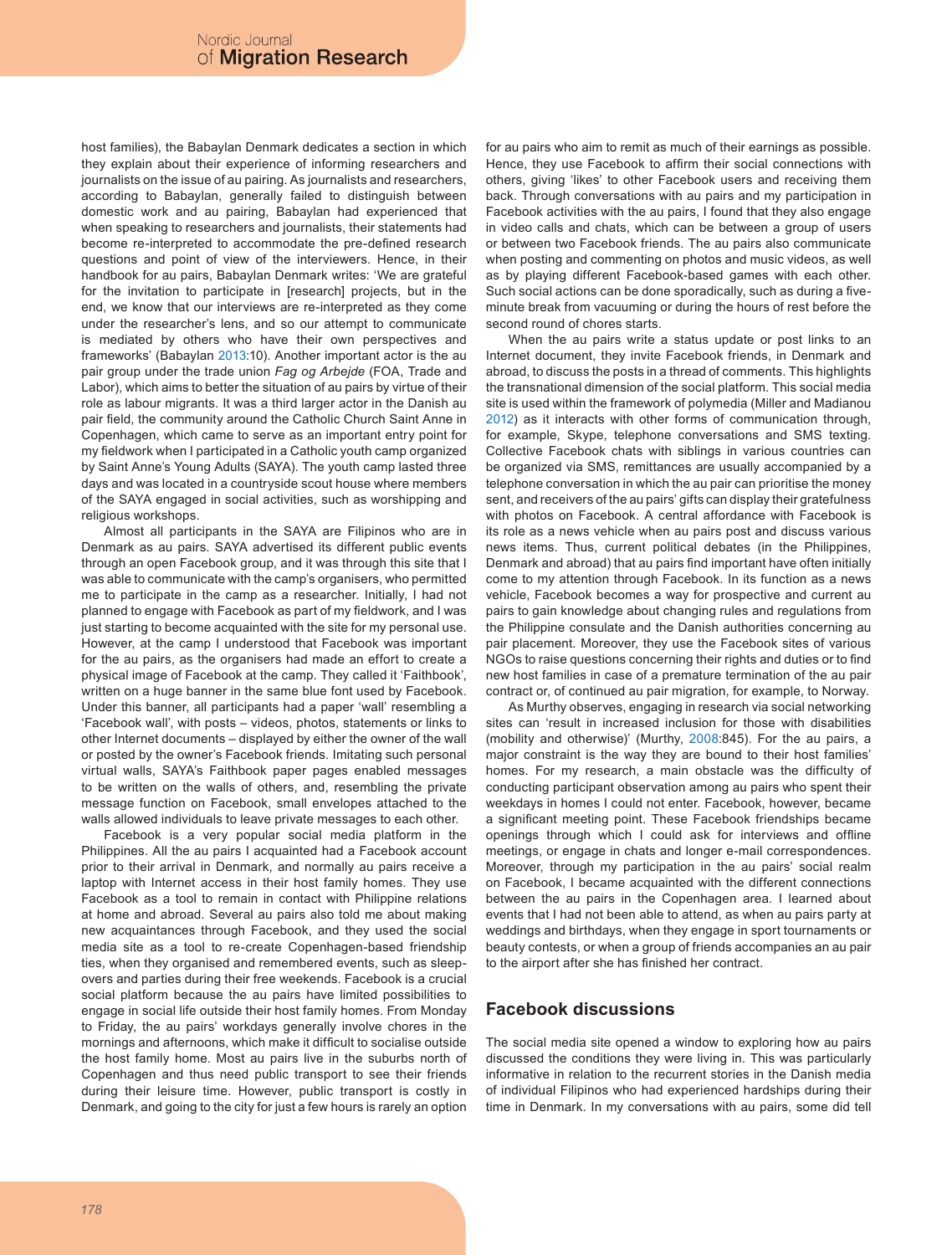me about experiences of exploitation and indifference on the part of their hosts, while others reported being pleased with their lives in the Danish families. Media representations of au pairs rarely show a differentiated perspective on these experiences. Facebook had a central role in enabling me to raise questions about how the au pairs negotiated their working and living conditions, as I could follow how au pairs debated such issues with each other. This was particularly the case when au pairs discussed how they were represented in the documentary *Au pair,* broadcast on the main Danish public television channel in the winter of 2011.

This documentary focused on the pressures these young women encounter in trying to send enough money to their families back home while only receiving pocket money from their Danish host families. Eager to stay in Europe, one au pair agreed with a prospective host to work more than the 30 hours weekly the contract allows for, another had – against the rules – a child back home that she did not tell her host family about and yet another struggled to collect enough money to finance her mother's cancer treatment. By displaying video footage of au pairs doing domestic work and of emotional conversations with family members at home, the documentary showed the story of au pairs as young labour migrants dealing with painful family separations and financial problems. Thus, the documentary spoke to the dominant representation of au pairs in the Danish media as poor women from the Global South being exploited as underpaid domestic workers by affluent Northern employers.

Following this broadcast, discussions on the documentary took place on the Facebook walls of several au pairs. In one of them, an au pair wrote,

'3 different stories of an au pair. The documentary showed how we face life outside our homeland. The fact is, most of the au pairs work for the sake of their family and not for their own sake. That's Filipino: "we really love our family"'.

This view was popular. Expressing a perception of Filipinos as a particularly family-loving people, the statement received 22 likes and 18 comments from other au pairs, generally concentrating on the sacrifice that Filipinos make abroad for their families back home. As one au pair expressed it, 'I would rather face more and more trials and sacrifices (…) we work because we love'. I have noticed this idiom of sacrifice in conversations during my fieldwork in the Philippines and in the life-story interviews I have conducted among current and former au pairs in Denmark. A sacrifice, by definition, must include hardships. Surely, numerous accounts of au pairs do contain stories of difficulties abroad. The focus on au pairs' hardships that were portrayed in the documentary not only reflected the victimisation of au pairs in the Danish debates and advocacy discourses, but also spoke to the representations of migrant domestic workers as self-sacrificing subjects in Philippine discourses, and, as the Facebook discussions showed, among the au pairs themselves. However, not all au pairs agreed entirely with this view. In a long Facebook update, one of those who had participated in the documentary actually pointed to a somewhat different understanding of what it means to be au pair. She wrote:

'I never had the feeling that I was at a disadvantage in terms of work and such because I didn't allow it. My hosts treated me as an equal, as an educated person who, while needing to support a sister, also is interested in the world around her [. . .] being an au pair is not at all bad. If only you know where you stand and have the courage to fight for it'.

The quotation above is part of a longer statement in which the au pair argued that au pairs should refrain from presenting themselves as 'servants' to their hosts. Rather, she suggested that it was a major problem when au pairs could not find the courage to decline to conduct more chores than their contracts required. The reluctance to say 'no' is a recurrent theme among au pairs on Facebook. It is part of ongoing discussions of whether au pairs are migrant workers or, as stated in their contracts, young people on cultural exchange with limited obligations in their host families. Many au pairs show an ability to navigate between these two positions. Most identify themselves with overseas Filipino workers, who are celebrated as heroes of the Philippine nation and acknowledged for the sacrifices they are making abroad. However, there are also tendencies among the au pairs to explicitly distance themselves from being positioned as domestic employees. One au pair, for example, posted a status update in which she encouraged other au pairs to use words as 'home chores' and 'allowance' instead of 'work' and 'salary'. Correspondingly, another au pair distanced her role from that of an employee by writing 'I am not your cheap maid' in a status update that described a quarrel she had had with her host. In such statements, the au pairs did not present themselves as completely powerless in relation to their situation in Denmark. Rather, they expressed awareness of their rights and conscious pursuits of negotiating the role they attained as au pairs.

The reflexivity these young migrants display about their roles as au pairs rarely receives attention when Danish media represents them as vulnerable subjects. However, when the au pairs applauded the TV documentary for describing how they face life abroad and how they are not working for their own sake, they do create a narrative of suffering that corresponds well with the documentary's representation of au pairs as victims. Nevertheless, I suggest that we are dealing with a somewhat different construction of victimhood, and that we cannot just view the au pairs' narratives within an interpretive framework that is specific to Denmark. Through participant observation in the Philippines and among au pairs in Denmark, I am able to contextualise how au pairs express their trials and sacrifices in relation to understandings regarding migration in Philippine society. This discourse of sacrifice relates to ideas of martyrdom, which, according to McKay (2012:54), is one of the fundamental themes of postcolonial Philippine society. Hence, from a Philippine perspective, the au pairs' sacrifices entail a strong sense of agency – their travel abroad is a conscious act enabling them to help those at home – and this seemingly selfless act of migration actually speaks to ideas of heroism connected to being an overseas Filipino. Indeed, to get through the trials they face abroad provides a path to social recognition and status in the au pairs' home communities (see Dalgas, 2015).

The different perspectives on the Facebook debates that followed the TV documentary point to the necessity of interpreting actions on Facebook within the realm of the interlocutors' offline worlds, whether the au pair is writing for an audience in the Philippines or in Denmark. Facebook is not a site that exists in itself. Rather, as Miller argues, 'each place produces the internet that we find there' (Miller, 2011:xiii). As I have shown above, understanding the way the au pairs discussed their living conditions on Facebook thus required some knowledge about how migration is perceived in the au pairs' society of origin. In this way, engaging with Facebook as a tool and as a platform for ethnographic research becomes a dialectic move; our understanding of data collected through Facebook requires knowledge of our interlocutors' social worlds offline, but simultaneously our understanding of these offline worlds becomes informed by the data we collect through Facebook.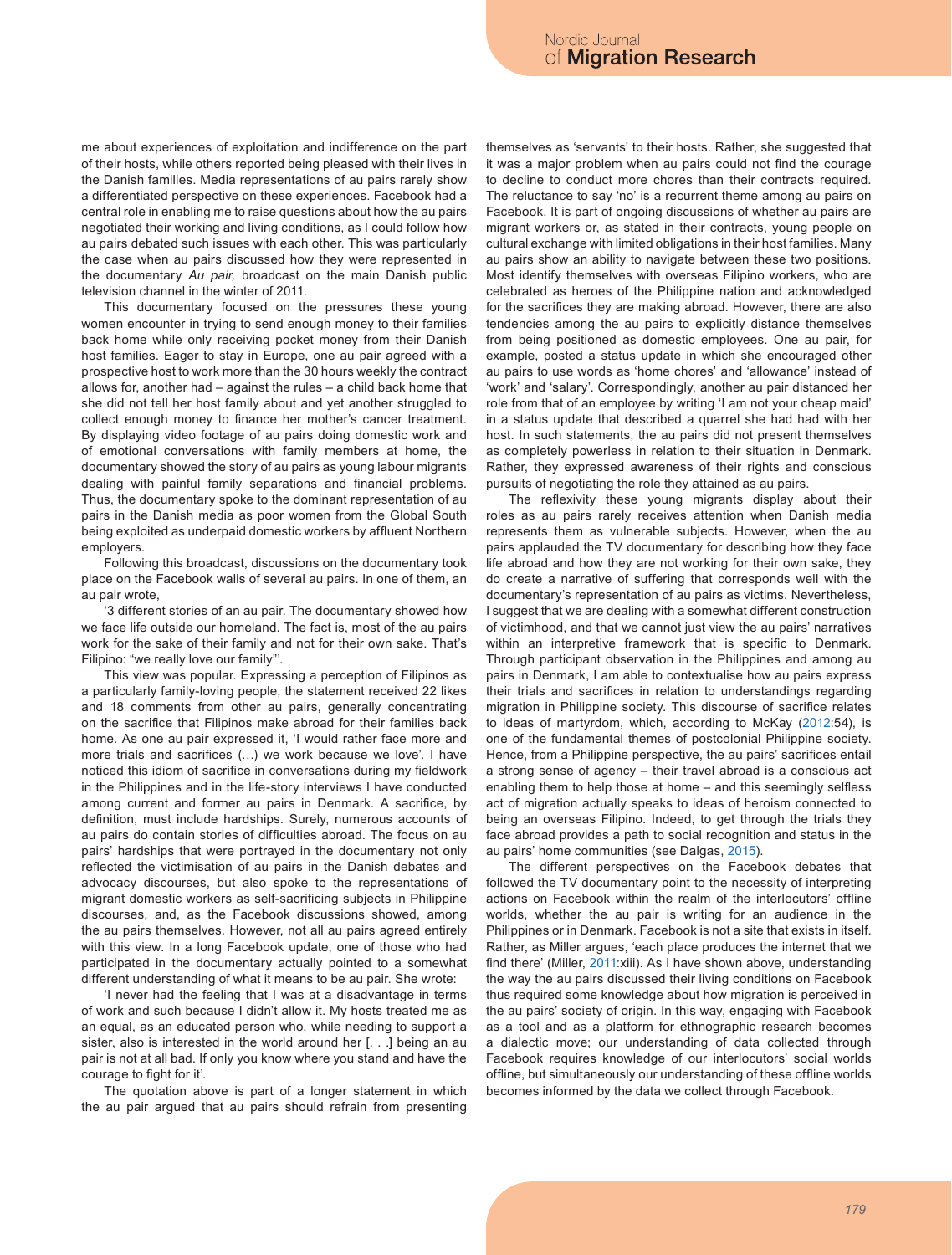### **Facebook images: the successful au pair**

Self-presentation is central to the use of Facebook, whether it happens through likes, political statements or photos that show persons, images and things the user finds important. Such selfpresentation happens towards a variety of audiences, and this, I suggest, might prove methodologically fruitful. Some au pairs have more than a thousand Facebook friends. These are not only located in the Philippines or Denmark, highlighting the fact that the au pairs are in the middle of transnational social fields that do not just encompass their societies of origin and destination. Hence, in aiming to employ a transnational perspective on migration, engagement with Facebook can allow ethnographers to observe how interlocutors present themselves and communicate with friends and relatives in various parts of the world simultaneously. I am not assuming that Facebook can provide thorough insights into the full scope of such communication, but it can point to some aspects of these transnational social lives that speak to and inform data gathered through interviews and participant observation outside the Facebook realm.

One example of this is my observations of the photos the au pairs display on Facebook. When the Facebook user chooses which photos to display, it is a self-conscious act that makes it possible to reflect on how he or she wants to be seen by others. Hence, the photos can point towards what kinds of personas our interlocutors present themselves to be or to have become. Friends and family in the Philippines are important audiences for these images, and some au pairs even use Facebook as a virtual photo album that allows relatives located far away to comment on and follow events in their lives. I suggest that exactly because the ethnographer is not the main audience for these self-presentations, it can open up for new perspectives on the interlocutor's social lives.

Several of the au pairs' photos are taken in front of tourist attractions in Copenhagen, Paris or Rome, in front of castles in Germany or on hiking trips in the Scandinavian nature. With these, the au pairs express the adventurous aspects of their time in Europe. This corresponds with a recurrent theme in the au pairs' narratives, namely that of enlisting in au pair migration as a way to 'see the world'. Another category of photos shows cash, new smart phones or fashionable clothes bought abroad, and thus exhibits an attractive economic position for primarily those at home. Other photos portray caring situations with the host family's children or gifts that the au pair has received from her host parents, and by displaying these, the au pairs communicate a warm social bond developed with their hosts. These photos, thus, relate to migration as a pathway to specific notions of personal success that I have identified in the narratives of prospective au pairs in the Philippines and among former au pairs residing in Denmark.

Analysing physical photographs that circulate between Filipino migrants in Hong Kong and their home village of Haliap, McKay has examined how photographs 'inform the expectations of others' (McKay, 2008:382). The photograph, she argues, has the potentiality of 'creating future selves', though photographs also set 'their subjects a challenge of becoming more like the subjects they portray' (ibid.). From this perspective, the au pairs' display of success is also a form of self-presentation that informs the audience how they have been able to get the most out of their migration opportunity. While these photos relate to the expectations of self-development that these migrants associate with au pairing, they also influence the potential that prospective migrants associate with migration and the expectations from those left behind that the au pairs aim to fulfill during their time abroad. Such expectations are sometimes unrealistically high. In one case, four au pairs, who were cousins from the same village, chose to coordinate their vacation home so that they could help each other in meeting the financial requests from their relatives.

The strong interest in the vulnerable positions that au pairs occupy in their host families' homes and destination societies gives little room for reflection on how au pairs may achieve empowerment through their migration. Observing how au pairs present themselves on Facebook as successful and enjoying life abroad can make possible a perspective on their migration experience that goes beyond their roles as low paid and unrecognised labourers. Indeed, it strengthened my ability to raise questions about other aspects of their lives. This does not mean that the au pairs' displays of success on Facebook should be taken at face value: certainly, they aim to give a positive image of themselves when they post their portraits and tell about their consumption habits. However, if we regard photos on Facebook as a display of how our interlocutors like to be seen by others, it can add a degree of nuance to dominant public discourses surrounding migrants in politicised fields. Moreover, I suggest that incorporating Facebook methodologically in ethnographic research is fruitful in the aspiration of looking beyond frameworks of gatekeeping (Appadurai, 1986:357) that 'limits anthropological theorizing' (not about the place but about the persons who inhabit a particular mode of migrating), and therefore comes to 'define the quintessential and dominant questions of interest'. In the case of the au pairs, the manner in which they presented themselves on Facebook surely went far beyond both the dominant constructions of au pairs as exploited labourers, as well as the media discourse constructing these migrants as victims with little agency of their own.

### **Conclusions**

To an increasing extent, ethnographers are including Facebook as a research tool to acquire both access and general acquaintance with their sites of study. In aiming to approach the life-worlds of our interlocutors holistically, it is significant, as Garcia et al. note (2009:52), that the offline and online worlds are becoming increasingly merged. Nevertheless, little has been written on how Facebook can be used methodologically as a research tool. Thus, as Murthy points out (2008:845), awareness of the potentialities of social networking sites in social research is lagging far behind. In this article, I have argued that one potential of using Facebook as a methodological tool lies in its ability to help researchers explore and look beyond conceptual frameworks of gatekeeping and dominant public discourses that surround interlocutors who find themselves in highly politicised fields. This potential grows from a situation where the individual interlocutor on Facebook engages with a broad and heterogeneous social forum, and it opens up for reflections on how the interlocutors online and offline worlds merges through the social media platform. This encourages an ethnography that combines insights from fieldwork conducted offline and online. My observations of how the au pairs presented themselves on Facebook, for example, made me aware of how the notions of personal success also appeared in my data stemming from participant observation, informal conversations and offline interviews. Using Facebook in ethnographic fieldwork in this way becomes a dialectical move in which data gathered offline is necessary in order to contextualize online observations, while these offline engagements also become informed by observations carried out online.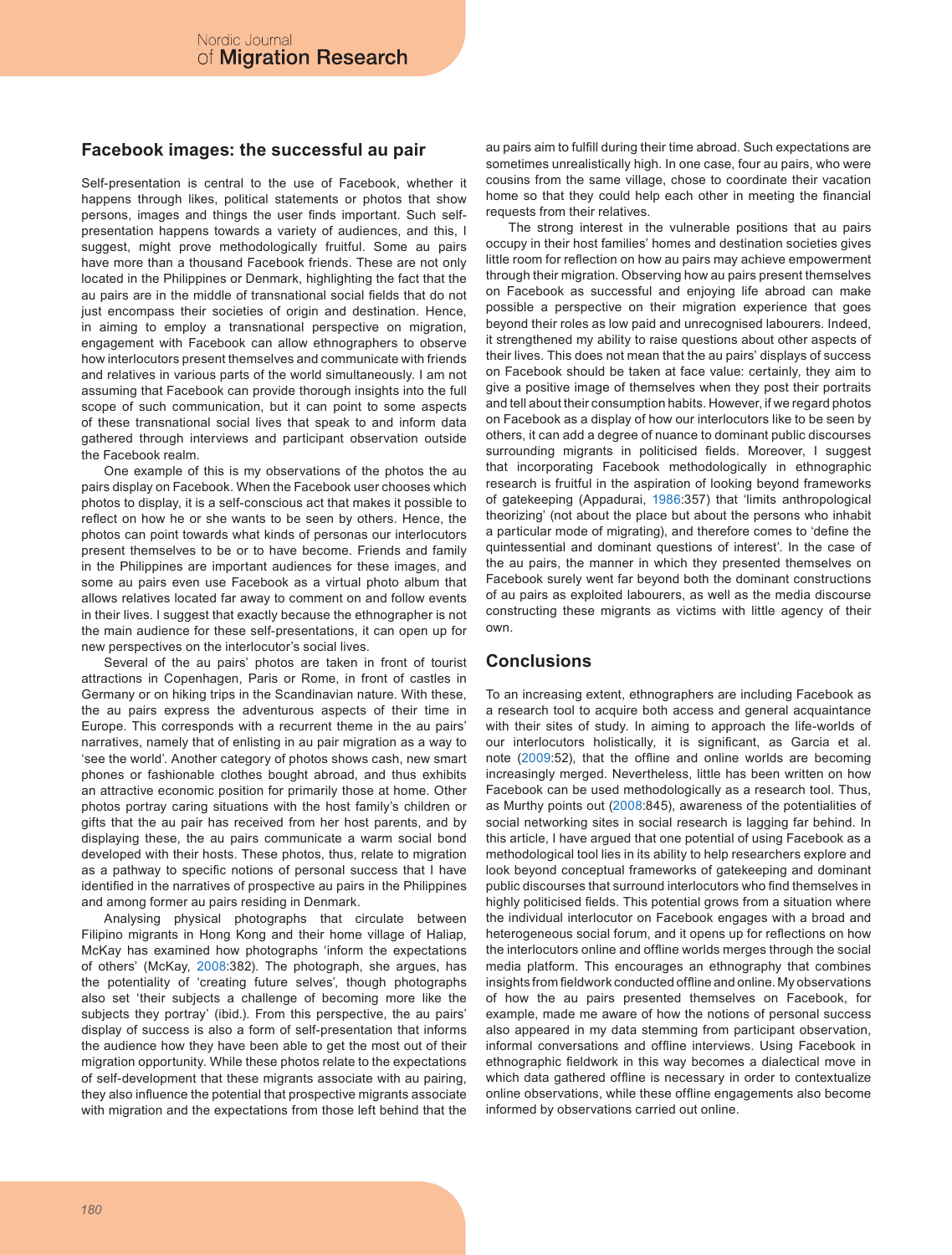When an au pair with more than a thousand Facebook friends within and beyond the Philippines posts a status update on her Facebook page, she communicates simultaneously to a culturally heterogeneous social forum. For the au pairs, these audiences were sited in a geographically dispersed field in which the au pair's migration to Denmark was ascribed with different meanings. Hence, fieldwork on Facebook provided insights to how the au pairs express their roles to a heterogeneous audience, in terms of a negotiation of their positions as, on the one hand being young people on cultural exchange with limited work obligations, while on the other hand being labourers who sacrifice themselves to sustain their families financially from afar. I have shown how this resonates with the ways in which au pairs are construed as victims in the Danish media and public debates, while this sacrifice, from a Philippine perspective, also is endowed with pride and agency.

While the heterogeneity of the Facebook audience is a great affordance for ethnographic fieldwork, it also brings with it ethical challenges. Facebook users intend that their actions on Facebook are observed and commented upon in the specific forums in which they are laid out. Still, when interlocutors sit in their home and post a picture, a status update or a comment on Facebook, they are not always conscious about the fact that their actions can become subject for anthropological analysis. Hence, when conducting fieldwork on Facebook the ethnographer must expose her presence as a researcher to an even higher extent than when, for example, conducting participant observation in larger social gatherings offline. The balance is for the ethnographer to make herself visible without jeopardising the interlocutors right to remain anonymous. Not all my Philippine Facebook friends have been actively involved in my research, so by viewing my Facebook account it would not be possible to identify my research participants. However, as noted, many of the au pairs I have interviewed also did not want their host families – and possibly other relations – to know that they had been interviewed. In the quest of making myself visible, I could not simply raise research questions directed to specific Facebook friends or point to earlier interviews in public Facebook communication. The private messaging system therefore becomes important in terms of exposing oneself as an ethnographer, for example by asking specific questions to the interlocutor's Facebook updates. In addition, during the phase of dissemination, the private messaging system provides an easy and swift way to ask permission to represent data from an interlocutor's Facebook activities.

When working with informants who spend a considerable amount of their time on social media, these platforms become useful meeting grounds in the process of approaching interlocutors as well as in opening up for new modes of interpretation. Studying among

# **References**

Aguilar, FV 1999, 'Ritual Passage and the Reconstruction of Selfhood in International Labour Migration' *Sojourn*, vol 14, pp. 98-139.

- Appadurai, A 1986, 'Theory in Anthropology: Center and Periphery' *Comparative Studies in Society and History*, vol 28, pp. 356- 361.
- Asis, MMB 2006, *The Philippines' Culture of Migration*. Brussel: Migration Policy Institute. Available from: http://www. migrationpolicy.org/article/philippines-culture-migration (Last accessed 30.03.2015)

geographically mobile subjects, such as migrants who travel around on temporary contracts, Facebook also provides an opportunity to remain in contact with the interlocutors during longer time spans. In my research, this opened up for observations of the different social, economic and geographical trajectories of the interviewed au pairs, which I could explore further through interviews on Skype, telephone or during offline meetings. This ability to remain in contact despite geographical distances is also central to how the au pairs use Facebook. Hence, by using Facebook as a methodological tool, the ethnographer can use the same communication channels as the interlocutors are using, and it opens for a path to create and maintain relations with informants. The incorporation of Facebook in ethnographic fieldwork can thus come to strengthen the centripetal forces that pull the ethnographer into the field (cf. Bourdieu, 1993), and this to an extent, where it can come to aggravate the challenges related to leaving the field again. Indeed, when the ethnographer enters the interlocutors' social worlds on Facebook, she simultaneously – when using a personal profile – invites the interlocutors into her own social Facebook space.

#### **Acknowledgements**

I am grateful to the Filipino and Danish research participants, without whom I had not been able to conduct this study. I also want to thank Karen Fog Olwig, Steffen Dalsgaard and Deirdre McKay for their comments on earlier versions of the article. Finally, I thank the anonymous referees and the journal's editors for their constructive critique and suggestions.

**Karina Märcher Dalgas** is a postdoctoral researcher at the Department of Anthropology, University of Copenhagen. She wrote her PhD on self-making, family relations and migratory endeavors among Filipino au pairs in Denmark. Her current research interests include Filipino migration, disasters, and relatedness.

#### **Notes**

- 1. During the time of fieldwork, the minimum au pair allowance was set to between DKK 3000 ( $\in$  403) and DKK 3150 ( $\in$  423).
- 2. For a similar overview on newspaper articles that during 2010 and 2011 focused on the exploitation of au pairs, see Liversage et al. 2013.
- 3. In Danish, '"På lige fod" er blevet til et herre- og slaveforhold" (Klint et al. 2014).
- Avisen.dk 2010, *Søren Pind: Au pair er ulandshjælp*. 30.06.2015. Available from: http://www.avisen.dk/soeren-pind-au-pair-erulandshjaelp\_129992.aspx (Last accessed 01.03.2016)
- Babaylan-Denmark 2013, *A Handbook for Au pairs and Host Families in Denmark*, (1.4). Available from: http://www.babaylan.dk/index. php/au-pair/au-pair-and-host-family-handbook/ (Last accessed 02.08.2015)
- Bourdieu, P 1993, *The field of cultural production, essays on art and literature*. Polity Press: Cambridge